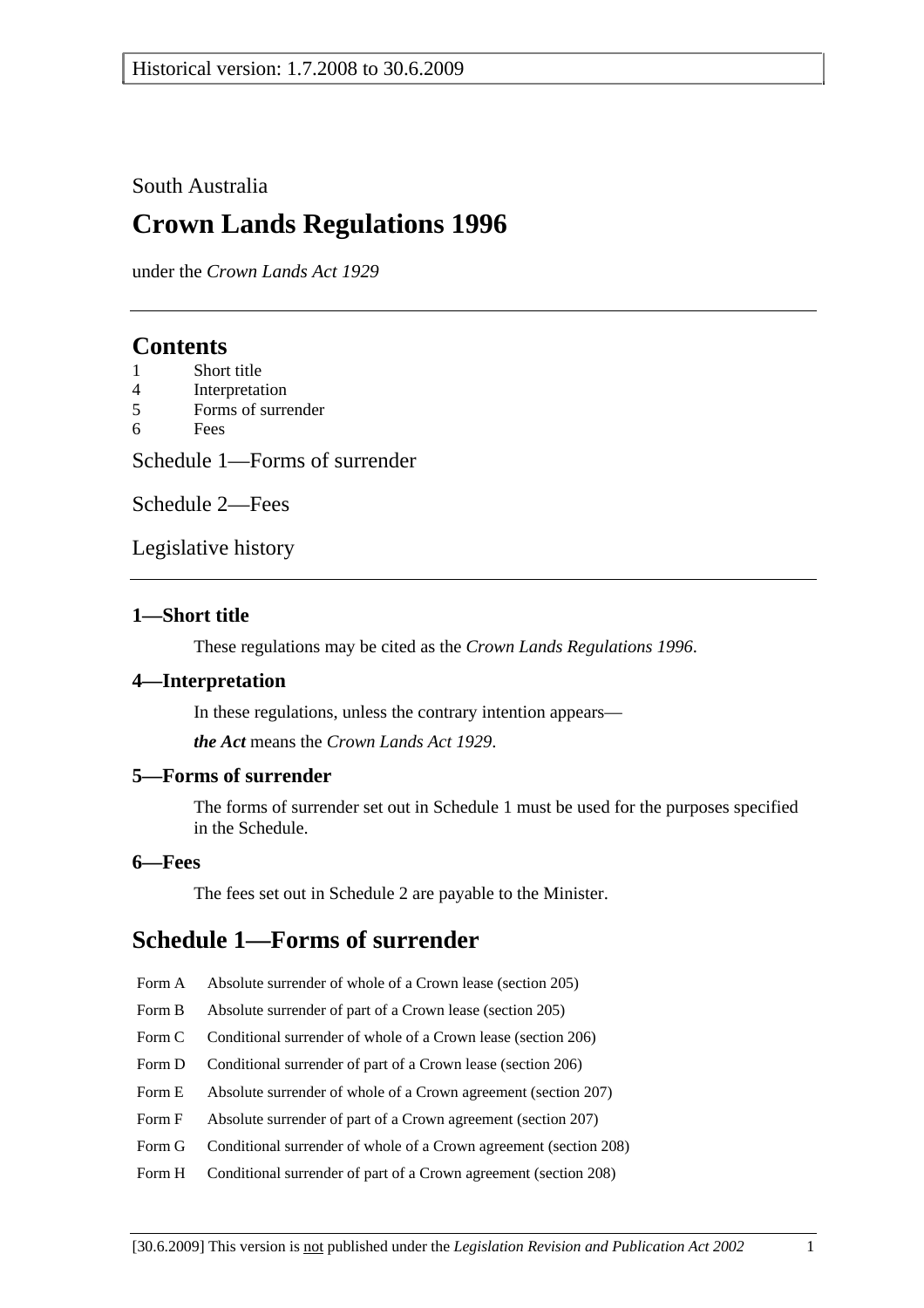- Form I Surrender of whole of a Crown lease/agreement (section 208A)
- Form J Surrender of part of a Crown agreement by mortgagee or encumbrancee (section 208A)
- Form K Surrender of part of a Crown lease by mortgagee or encumbrancee (section 208A)
- Form L Surrender of Crown agreement for new agreement, land grant or lease (section 49, 185, 199, 221 or 223)
- Form M Surrender of Crown lease for new lease, land grant or agreement (section 41D, 49, 130, 183, 184, 210, 212 or 223)
- Form N Surrender of Crown lease/agreement in small estate (section 222).

### Form A

Crown Lands Act 1929 (section 205)

### Absolute surrender of whole of a Crown lease

| <b>CROWN LEASE</b>                 | The whole of the land comprised in                                                       |                                                                                               |  |
|------------------------------------|------------------------------------------------------------------------------------------|-----------------------------------------------------------------------------------------------|--|
|                                    | No                                                                                       |                                                                                               |  |
|                                    | Register Book Volume                                                                     | Folio                                                                                         |  |
| LESSEE(S)<br>Full name and address |                                                                                          |                                                                                               |  |
| lease.                             |                                                                                          | I/We surrender to the Crown all my/our estate and interest in the land comprised in the above |  |
| EXECUTION (by lessee(s))           |                                                                                          |                                                                                               |  |
| ACCEPTANCE (by Minister)           |                                                                                          |                                                                                               |  |
|                                    | In the name and on behalf of the Crown I accept this surrender.                          |                                                                                               |  |
| <b>CONSENTS</b>                    | (all parties having a registered estate or interest or claiming an interest in the land) |                                                                                               |  |
|                                    |                                                                                          |                                                                                               |  |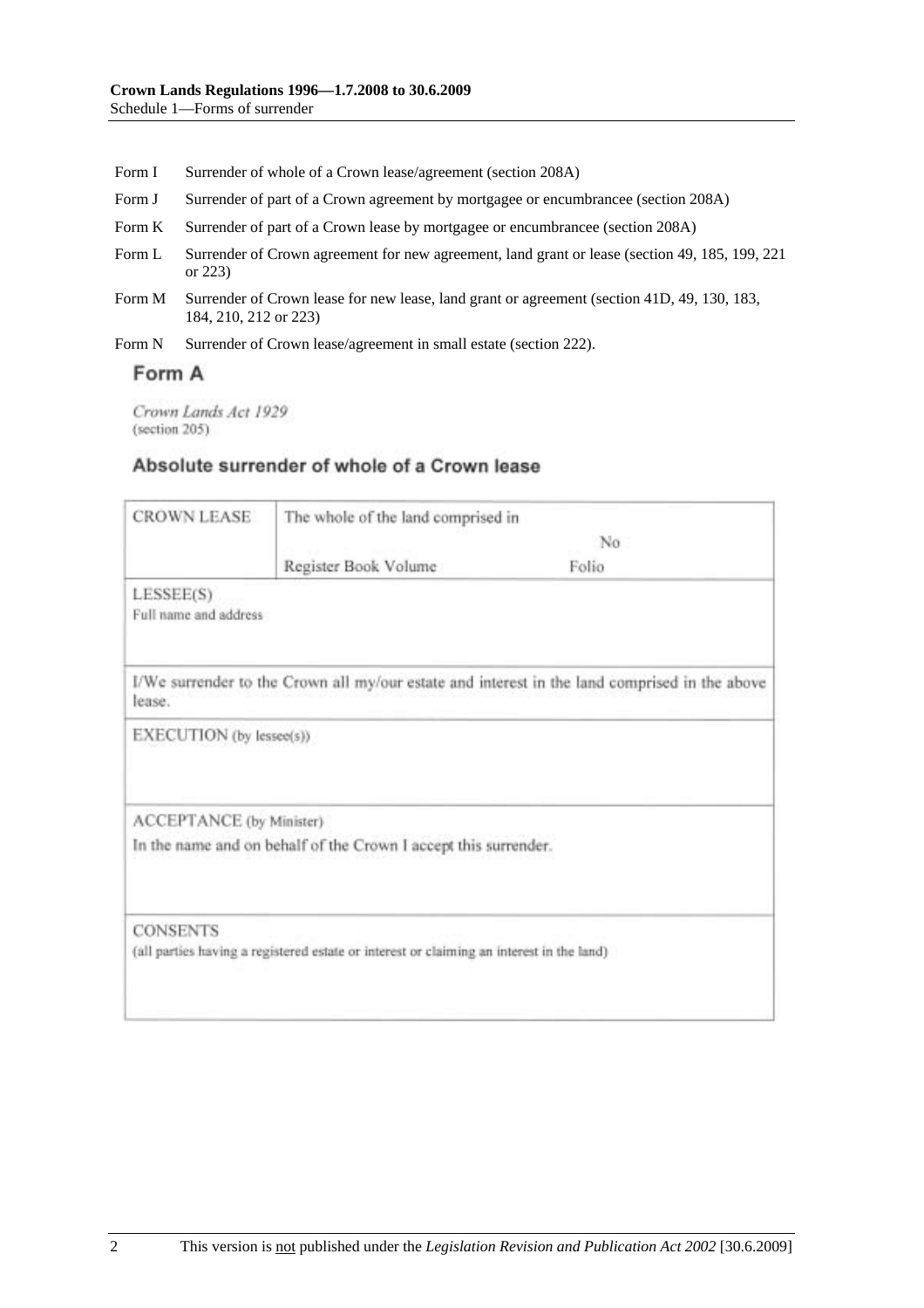# Form B

Crown Lands Act 1929 (section 205)

## Absolute surrender of part of a Crown lease

| <b>CROWN LEASE</b>                 | The whole of the land comprised in                                                       |                                                                                        |  |
|------------------------------------|------------------------------------------------------------------------------------------|----------------------------------------------------------------------------------------|--|
|                                    | No                                                                                       |                                                                                        |  |
|                                    | Register Book Volume                                                                     | Folio                                                                                  |  |
| LESSEE(S)<br>Full name and address |                                                                                          |                                                                                        |  |
| LAND                               |                                                                                          |                                                                                        |  |
| Description of the portion         |                                                                                          |                                                                                        |  |
| of land to be surrendered          |                                                                                          |                                                                                        |  |
|                                    | PROVIDED that the following alterations are made to the lease.                           | I/We surrender to the Crown all my/our estate and interest in the land described above |  |
| <b>ALTERATIONS TO LEASE</b>        |                                                                                          |                                                                                        |  |
| Rent, area and description of land |                                                                                          |                                                                                        |  |
|                                    |                                                                                          |                                                                                        |  |
| EXECUTION (by lessee(s))           |                                                                                          |                                                                                        |  |
| ACCEPTANCE (by Minister)           |                                                                                          |                                                                                        |  |
|                                    | In the name and on behalf of the Crown I accept this surrender.                          |                                                                                        |  |
| <b>CONSENTS</b>                    |                                                                                          |                                                                                        |  |
|                                    | (all parties having a registered estate or interest or claiming an interest in the land) |                                                                                        |  |
|                                    |                                                                                          |                                                                                        |  |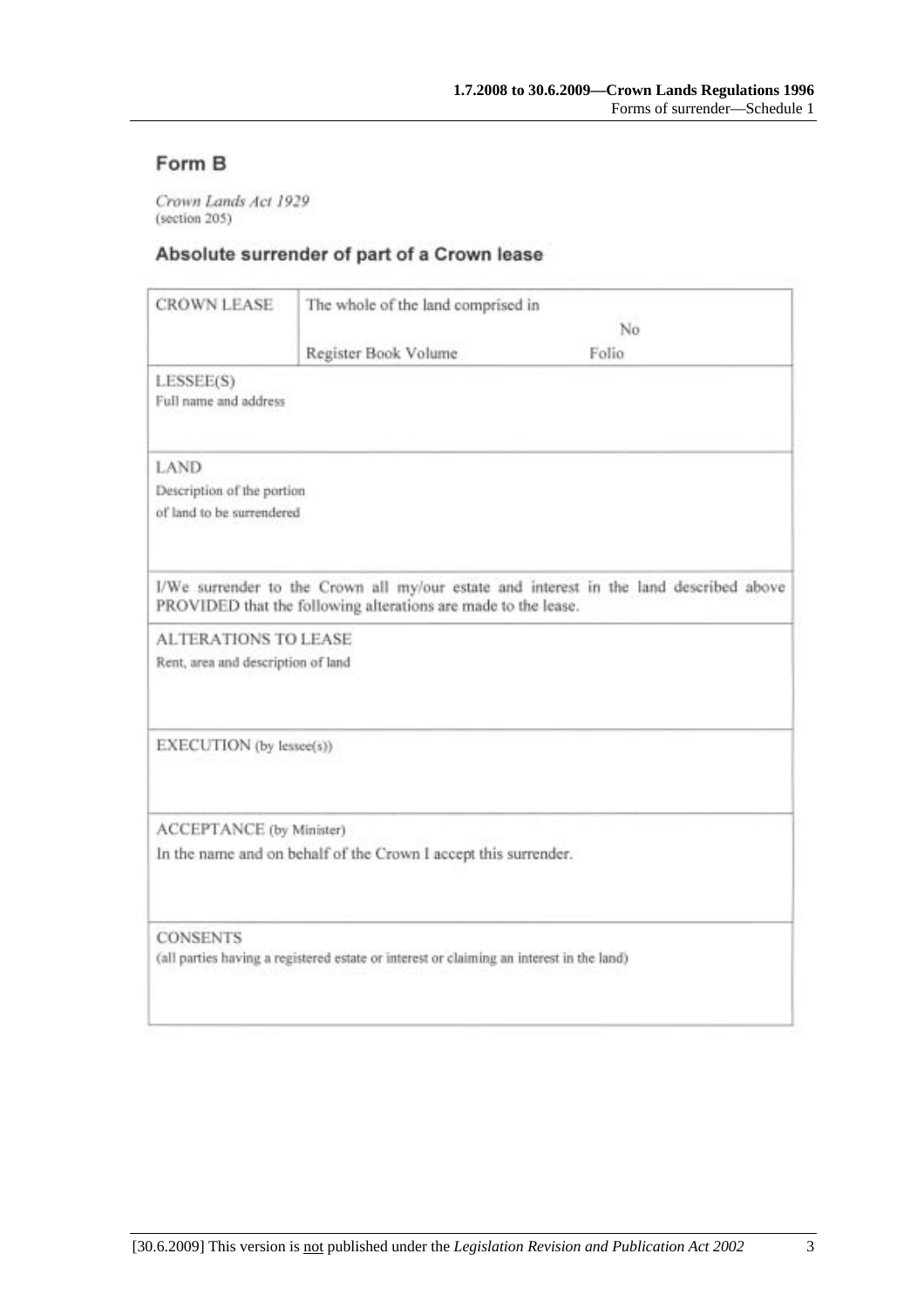# Form C

Crown Lands Act 1929 (section 206)

### Conditional surrender of whole of a Crown lease

| <b>CROWN LEASE</b>                 | The whole of the land comprised in                                                                                                         |                                                                                    |
|------------------------------------|--------------------------------------------------------------------------------------------------------------------------------------------|------------------------------------------------------------------------------------|
|                                    | No                                                                                                                                         |                                                                                    |
|                                    | Register Book Volume                                                                                                                       | Folio.                                                                             |
| LESSEE(S)<br>Full name and address |                                                                                                                                            |                                                                                    |
|                                    | described above to enable () new lease(s) of the land to be granted to:<br>Full name and description of nominee(s), land and consideration | Under section 206 of the Crown Lands Act 1929 I/we surrender to the Crown the land |
| EXECUTION (by current lessee(s))   |                                                                                                                                            |                                                                                    |
| EXECUTION (by incoming lessee(s))  |                                                                                                                                            | I/WE AGREE TO ACCEPT A LEASE/LEASES OF THE LAND DESCRIBED ABOVE.                   |
| ACCEPTANCE (by Minister)           |                                                                                                                                            |                                                                                    |
|                                    | In the name and on behalf of the Crown I accept this surrender.                                                                            |                                                                                    |
|                                    |                                                                                                                                            |                                                                                    |

Note: When the Surrender is a conveyance on sale, the name of the purchaser and amount of consideration must be given. This document is subject to the provisions of the Stamp Duties Act 1923.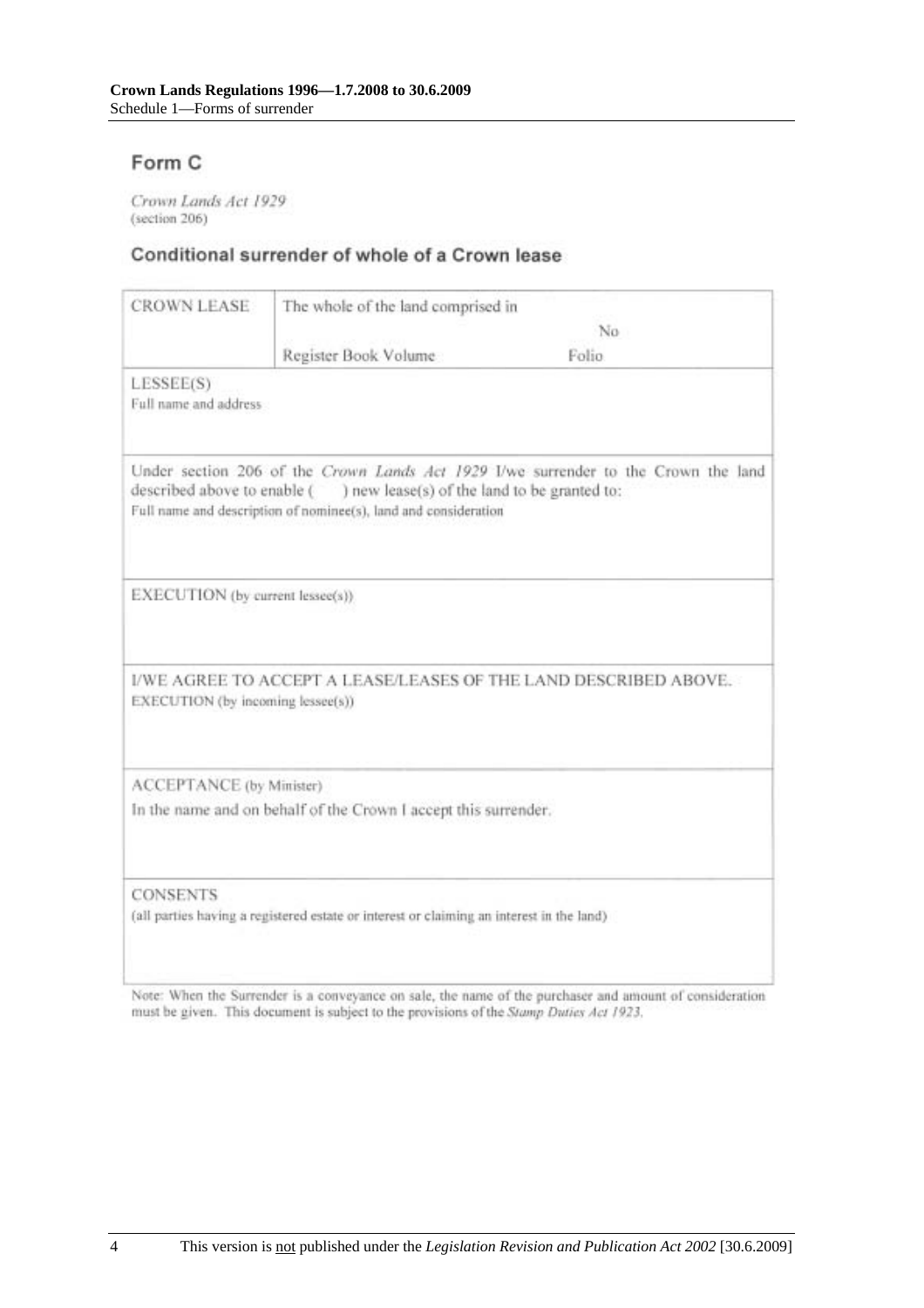### Form D

Crown Lands Act 1929 (section 206)

#### Conditional surrender of part of a Crown lease

| <b>CROWN LEASE</b>                                                                                          | The whole of the land comprised in                                                                                  |                                                                                                                                                                                                |
|-------------------------------------------------------------------------------------------------------------|---------------------------------------------------------------------------------------------------------------------|------------------------------------------------------------------------------------------------------------------------------------------------------------------------------------------------|
|                                                                                                             |                                                                                                                     | No.<br>Folio                                                                                                                                                                                   |
| LESSEE(S)<br>Full name and address                                                                          | Register Book Volume                                                                                                |                                                                                                                                                                                                |
| LAND.<br>Description of the portion<br>of land to be surrendered                                            |                                                                                                                     |                                                                                                                                                                                                |
|                                                                                                             | to enable new lease(s) over the land to be granted to:<br>Full name and description of nominee(s) and consideration | Under section 206 of the Crown Lands Act 1929 I/we surrender to the Crown all my/our estate<br>and interest in the land described above being portion of the land described in the above lease |
|                                                                                                             | PROVIDED that the following alterations are made to the lease.                                                      |                                                                                                                                                                                                |
| <b>ALTERATIONS TO LEASE</b><br>Rent, area and description of land                                           |                                                                                                                     |                                                                                                                                                                                                |
| EXECUTION (by current lessee(s))                                                                            |                                                                                                                     |                                                                                                                                                                                                |
| EXECUTION (by incoming lessee(s))                                                                           | I/WE AGREE TO ACCEPT A LEASE/LEASES OF THE LAND DESCRIBED ABOVE.                                                    |                                                                                                                                                                                                |
| ACCEPTANCE (by Minister)                                                                                    | In the name and on behalf of the Crown I accept this surrender.                                                     |                                                                                                                                                                                                |
| <b>CONSENTS</b><br>(all parties having a registered estate or interest or claiming an interest in the land) |                                                                                                                     |                                                                                                                                                                                                |

Note: When the Surrender is a conveyance on sale, the name of the purchaser and amount of consideration must be given. This document is subject to the provisions of the Stamp Duties Act 1923.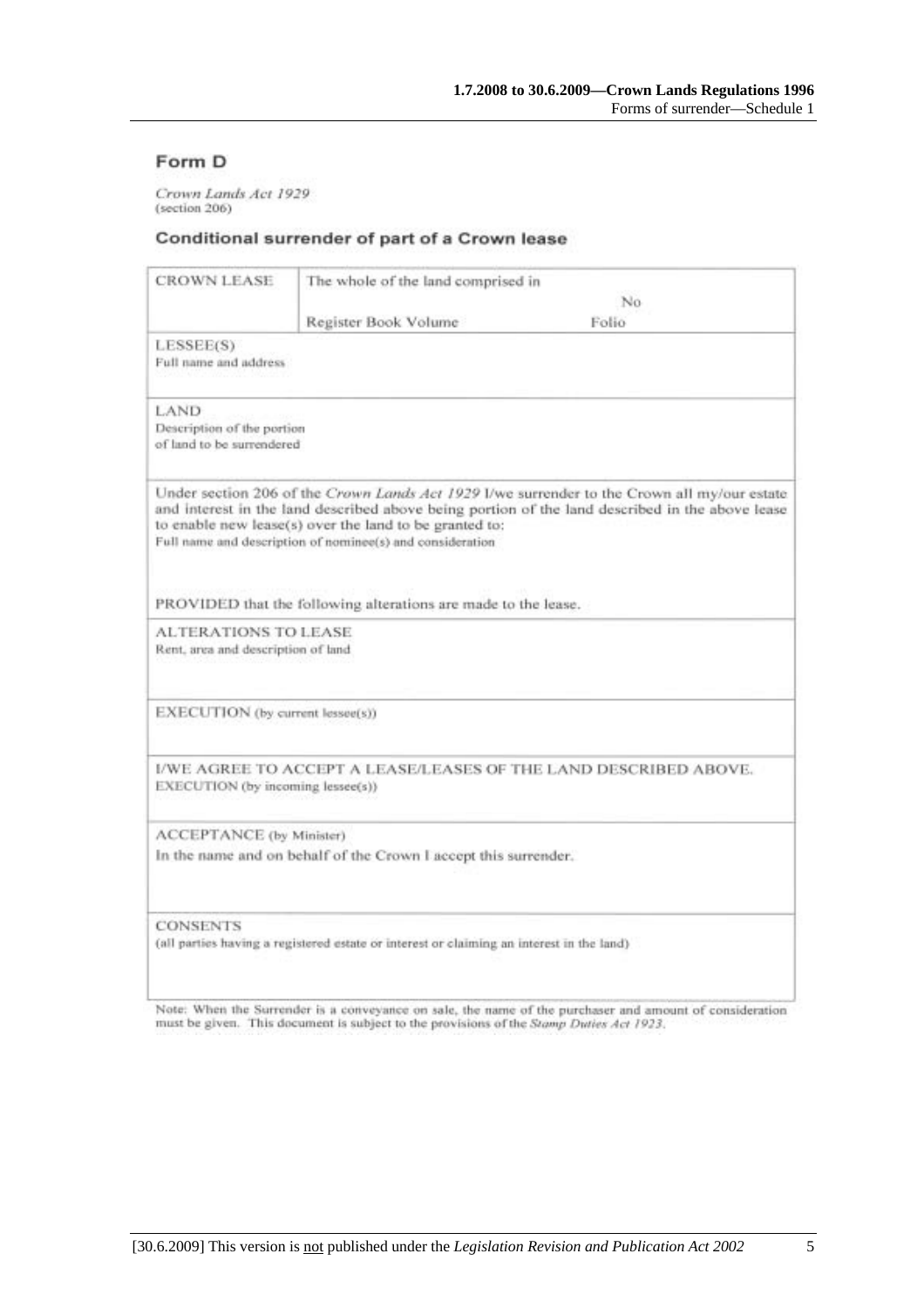# Form E

Crown Lands Act 1929 (section 207)

# Absolute surrender of whole of a Crown agreement

| <b>CROWN AGREEMENT</b>                | The whole of the land comprised in                                                       |                                                                                               |
|---------------------------------------|------------------------------------------------------------------------------------------|-----------------------------------------------------------------------------------------------|
|                                       | No                                                                                       |                                                                                               |
|                                       | Register Book Volume                                                                     | Folio                                                                                         |
| PURCHASER(S)<br>Full name and address |                                                                                          |                                                                                               |
| agreement.                            |                                                                                          | I/We surrender to the Crown all my/our estate and interest in the land comprised in the above |
| EXECUTION (by purchaser(s))           |                                                                                          |                                                                                               |
| ACCEPTANCE (by Minister)              |                                                                                          |                                                                                               |
|                                       | In the name and on behalf of the Crown I accept this surrender.                          |                                                                                               |
| <b>CONSENTS</b>                       |                                                                                          |                                                                                               |
|                                       | (all parties having a registered estate or interest or claiming an interest in the land) |                                                                                               |
|                                       |                                                                                          |                                                                                               |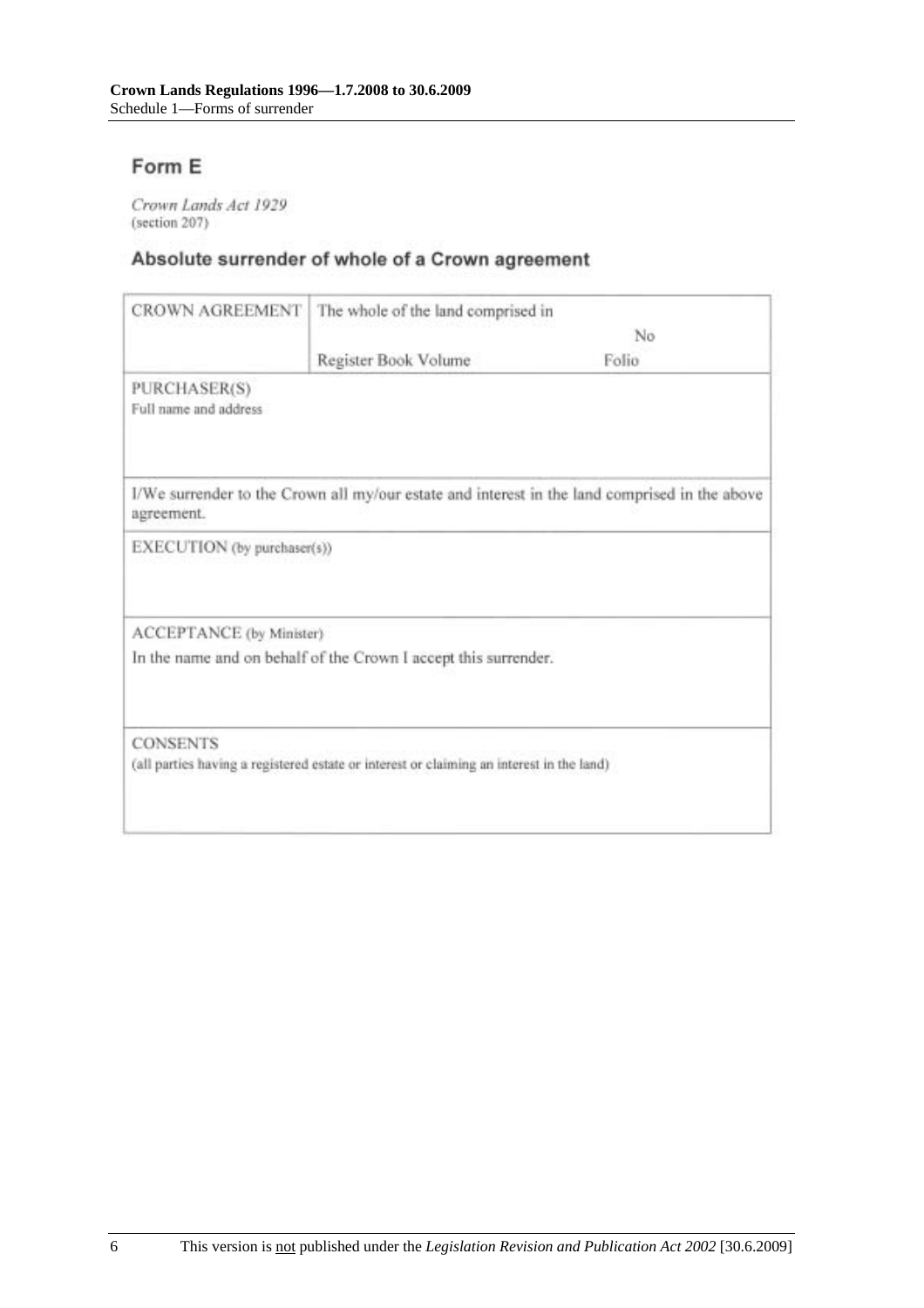# Form F

Crown Lands Act 1929 (section 207)

## Absolute surrender of part of a Crown agreement

| <b>CROWN AGREEMENT</b>                                                                       | The whole of the land comprised in                                 |                                                                                        |
|----------------------------------------------------------------------------------------------|--------------------------------------------------------------------|----------------------------------------------------------------------------------------|
|                                                                                              |                                                                    | No                                                                                     |
|                                                                                              | Register Book Volume                                               | Folio                                                                                  |
| PURCHASER(S)<br>Full name and address                                                        |                                                                    |                                                                                        |
| LAND<br>Description of the portion<br>of land to be surrendered                              |                                                                    |                                                                                        |
|                                                                                              | PROVIDED that the following alterations are made to the agreement. | I/We surrender to the Crown all my/our estate and interest in the land described above |
| <b>ALTERATIONS TO AGREEMENT</b><br>Purchase money, instalments, area and description of land |                                                                    |                                                                                        |
| EXECUTION (by purchaser(s))                                                                  |                                                                    |                                                                                        |
| ACCEPTANCE (by Minister)                                                                     |                                                                    |                                                                                        |
|                                                                                              | In the name and on behalf of the Crown I accept this surrender.    |                                                                                        |
| <b>CONSENTS</b>                                                                              |                                                                    |                                                                                        |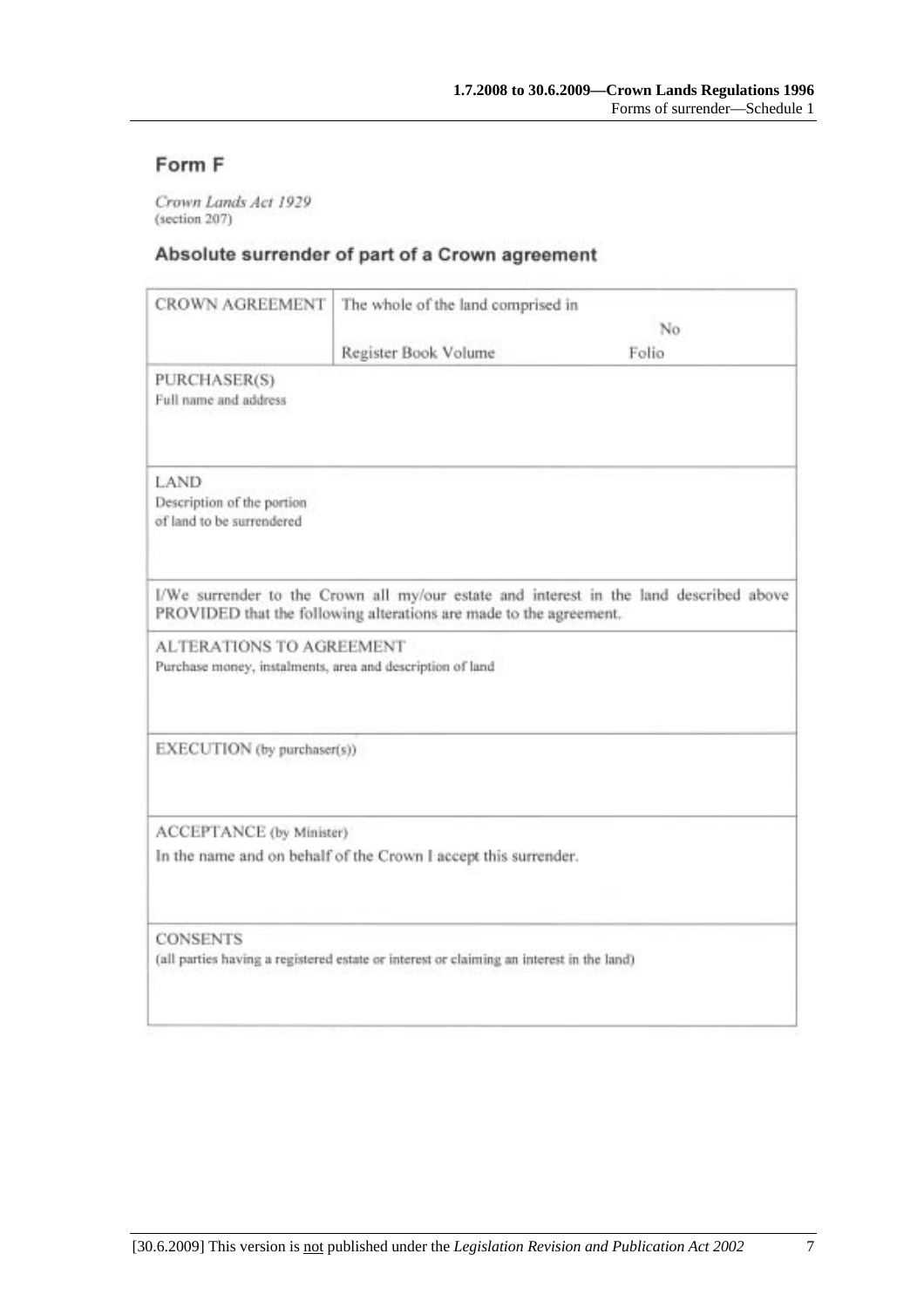# Form G

Crown Lands Act 1929 (section 208)

# Conditional surrender of whole of a Crown agreement

| No                                                                                       |                                                                                                                                                                                                                                                                                                      |
|------------------------------------------------------------------------------------------|------------------------------------------------------------------------------------------------------------------------------------------------------------------------------------------------------------------------------------------------------------------------------------------------------|
|                                                                                          | Folio                                                                                                                                                                                                                                                                                                |
|                                                                                          |                                                                                                                                                                                                                                                                                                      |
| ) new agreement(s) of the land to be granted to:                                         | Under section 208 of the Crown Lands Act 1929 I/we surrender to the Crown the land                                                                                                                                                                                                                   |
|                                                                                          |                                                                                                                                                                                                                                                                                                      |
|                                                                                          | I/WE AGREE TO ACCEPT AN AGREEMENT/AGREEMENTS OF THE LAND DESCRIBED ABOVE.                                                                                                                                                                                                                            |
|                                                                                          |                                                                                                                                                                                                                                                                                                      |
|                                                                                          |                                                                                                                                                                                                                                                                                                      |
| (all parties having a registered estate or interest or claiming an interest in the land) |                                                                                                                                                                                                                                                                                                      |
|                                                                                          | Register Book Volume<br>described above to enable (<br>Full name and description of nominee(s), land and consideration<br>EXECUTION (by current purchaser(s))<br>EXECUTION (by incoming purchaser(s))<br>ACCEPTANCE (by Minister)<br>In the name and on behalf of the Crown I accept this surrender. |

Note: When the Surrender is a conveyance on sale, the name of the purchaser and amount of consideration must be given. This document is subject to the provisions of the Stamp Duties Act 1923.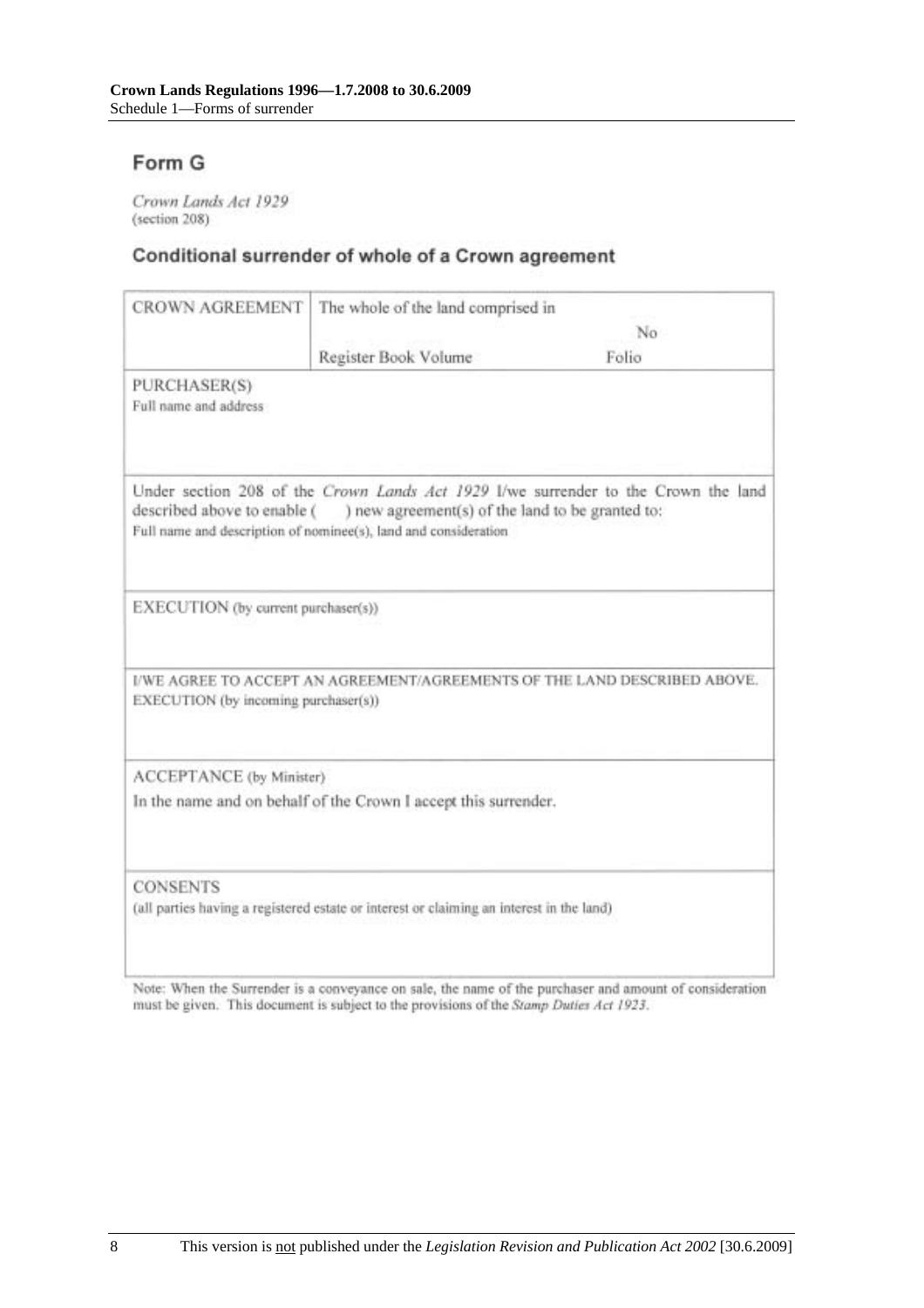### Form H

Crown Lands Act 1929 (section 208)

#### Conditional surrender of part of a Crown agreement

| CROWN AGREEMENT                                                                              | The whole of the land comprised in                                 |                                                                                                                                                                                              |
|----------------------------------------------------------------------------------------------|--------------------------------------------------------------------|----------------------------------------------------------------------------------------------------------------------------------------------------------------------------------------------|
|                                                                                              |                                                                    | No.                                                                                                                                                                                          |
|                                                                                              | Register Book Volume                                               | Folio.                                                                                                                                                                                       |
| PURCHASER(S)<br>Full name and address                                                        |                                                                    |                                                                                                                                                                                              |
| LAND<br>Description of the portion<br>of land to be surrendered                              |                                                                    |                                                                                                                                                                                              |
| Full name and description of nominee(s) and consideration                                    | to enable new agreement(s) over the land to be granted to:         | Under section 208 of the Crown Lands Act 1929 I/we surrender to the Crown all my/our estate<br>and interest in the land described above being portion of the land described in the agreement |
|                                                                                              | PROVIDED that the following alterations are made to the agreement. |                                                                                                                                                                                              |
| <b>ALTERATIONS TO AGREEMENT</b><br>Purchase money, instalments, area and description of land |                                                                    |                                                                                                                                                                                              |
| EXECUTION (by current purchaser(s))                                                          |                                                                    |                                                                                                                                                                                              |
| EXECUTION (by incoming purchaser(s))                                                         |                                                                    | I/WE AGREE TO ACCEPT AN AGREEMENT/AGREEMENTS OF THE LAND DESCRIBED ABOVE.                                                                                                                    |
| ACCEPTANCE (by Minister)                                                                     |                                                                    |                                                                                                                                                                                              |
|                                                                                              | In the name and on behalf of the Crown I accept this surrender.    |                                                                                                                                                                                              |
| <b>CONSENTS</b>                                                                              |                                                                    |                                                                                                                                                                                              |

Note: When the Surrender is a conveyance on sale, the name of the purchaser and amount of consideration must be given. This document is subject to the provisions of the Stamp Dutles Act 1923.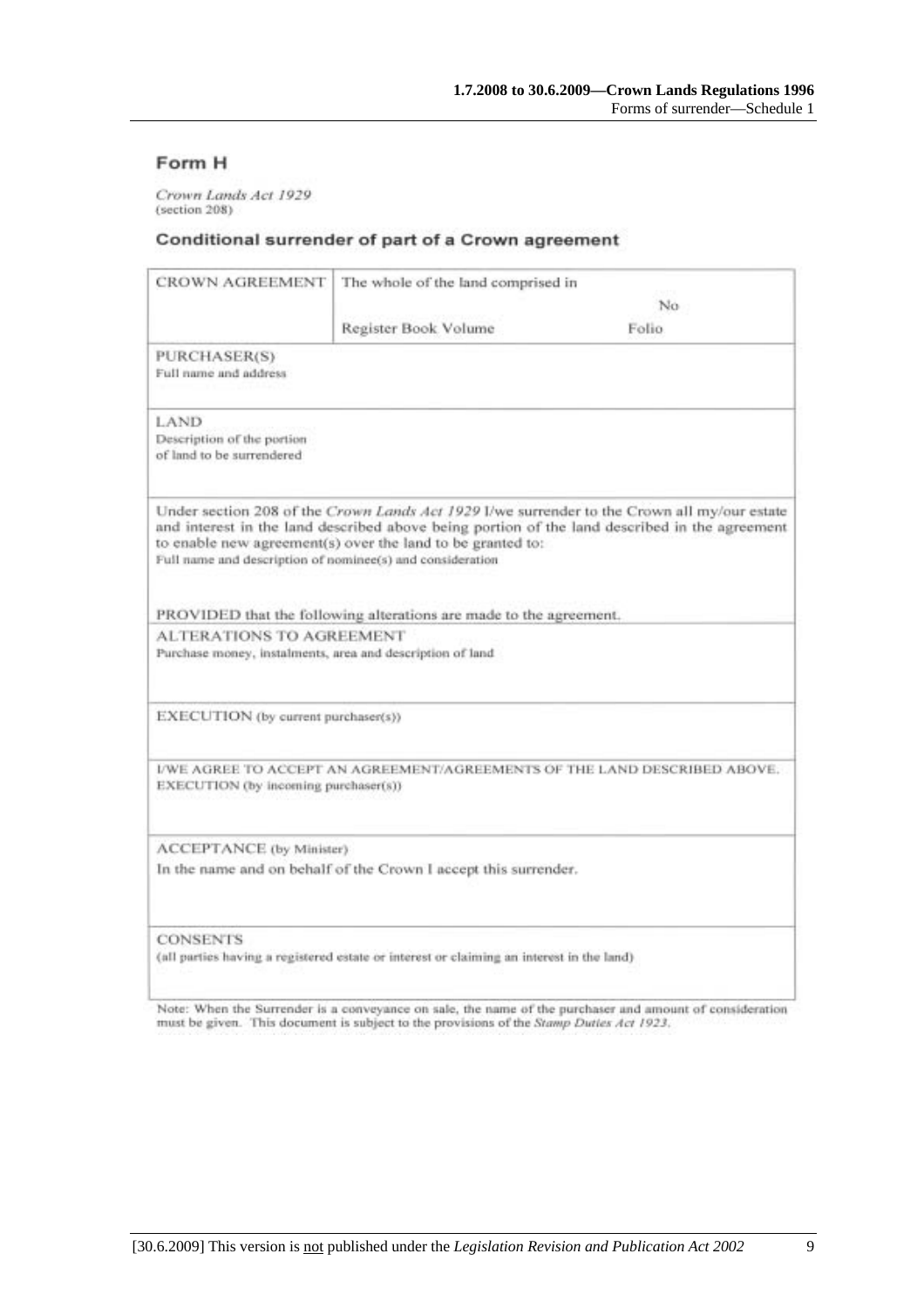## Form I

Crown Lands Act 1929 (section 208A)

#### Surrender of whole of a Crown lease/agreement

by Mortgagee or Encumbrancee

| CROWN LEASE/AGREEMENT                                                                                                                                                                                                                                                                                                                                        | The whole of the land comprised in                        |       |
|--------------------------------------------------------------------------------------------------------------------------------------------------------------------------------------------------------------------------------------------------------------------------------------------------------------------------------------------------------------|-----------------------------------------------------------|-------|
|                                                                                                                                                                                                                                                                                                                                                              |                                                           | No    |
|                                                                                                                                                                                                                                                                                                                                                              | Register Book Volume                                      | Folio |
| MORTGAGEE(S)/ENCUMBRANCEE(S)<br>Full name and address                                                                                                                                                                                                                                                                                                        |                                                           |       |
| Under section 208A of the Crown Lands Act 1929 I/we surrender to the Crown the land<br>described above together with the whole of the estate and interest in the land of the<br>mortgagor/encumbrancer as appears in memorandum of mortgage/encumbrance No.<br>the purpose of obtaining (<br>Full name and description of nominee(s), land and consideration | ) new lease(s)/agreement(s) of the land to be granted to: | for   |
| and certify that the mortgagor/encumbrancer is not protected by the operation of a law of the<br>Commonwealth or the State against the exercise of the power of sale.<br>EXECUTION (by mortgagee(s)/encumbrancee(s))                                                                                                                                         |                                                           |       |
| I/WE AGREE TO ACCEPT A LEASE(S)/AGREEMENT(S) OF THE LAND DESCRIBED ABOVE.<br>EXECUTION (by incoming lessee(s)/purchaser(s))                                                                                                                                                                                                                                  |                                                           |       |
| ACCEPTANCE (by Minister)<br>In the name and on behalf of the Crown I accept this surrender.                                                                                                                                                                                                                                                                  |                                                           |       |
| <b>CONSENTS</b><br>(all parties having a registered estate or interest or claiming an interest in the land)                                                                                                                                                                                                                                                  |                                                           |       |

Note: This document is subject to the provisions of the Stamp Duties Act 1923.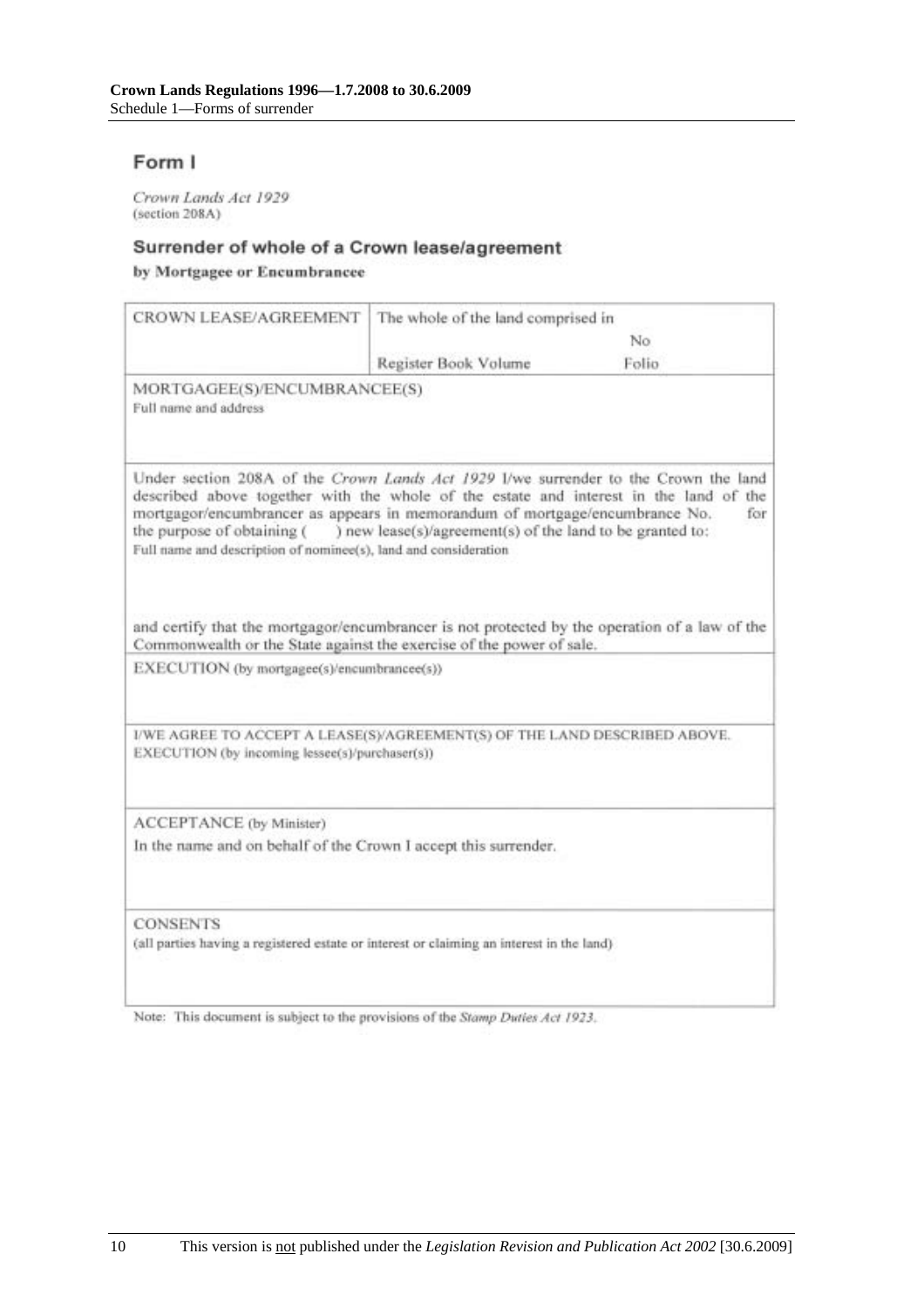# Form J

Crown Lands Act 1929 (section 208A)

## Surrender of part of a Crown agreement

by Mortgagee or Encumbrancee

| <b>CROWN AGREEMENT</b>                                                                          | The whole of the land comprised in                                   |                                                                                                                                                                                                                                                                                                                                                        |
|-------------------------------------------------------------------------------------------------|----------------------------------------------------------------------|--------------------------------------------------------------------------------------------------------------------------------------------------------------------------------------------------------------------------------------------------------------------------------------------------------------------------------------------------------|
|                                                                                                 |                                                                      | No                                                                                                                                                                                                                                                                                                                                                     |
|                                                                                                 | Register Book Volume                                                 | Folio                                                                                                                                                                                                                                                                                                                                                  |
| MORTGAGEE(S)/ENCUMBRANCEE(S)<br>Full name and address                                           |                                                                      |                                                                                                                                                                                                                                                                                                                                                        |
| LAND<br>Description of the portion<br>of land to be surrendered                                 |                                                                      |                                                                                                                                                                                                                                                                                                                                                        |
| surrendered land to be granted to:<br>Full name and description of nominee(s) and consideration |                                                                      | Under section 208A of the Crown Lands Act 1929 I/we surrender to the Crown the land<br>described above being portion of the land described in the agreement together with the whole<br>of the estate and interest in the land of the mortgagor/encumbrancer as appears in<br>memorandum of mortgage/encumbrance No. to enable a new agreement over the |
|                                                                                                 | PROVIDED that the following alterations are made to the agreement.   |                                                                                                                                                                                                                                                                                                                                                        |
|                                                                                                 | Commonwealth or the State against the exercise of the power of sale. | I/We certify that the mortgagor/encumbrancer is not protected by the operation of a law of the                                                                                                                                                                                                                                                         |
| <b>ALTERATIONS TO AGREEMENT</b><br>Purchase money, instalments, area and description of land    |                                                                      |                                                                                                                                                                                                                                                                                                                                                        |
| EXECUTION (by mortgagee(s)/encumbrancee(s))                                                     |                                                                      |                                                                                                                                                                                                                                                                                                                                                        |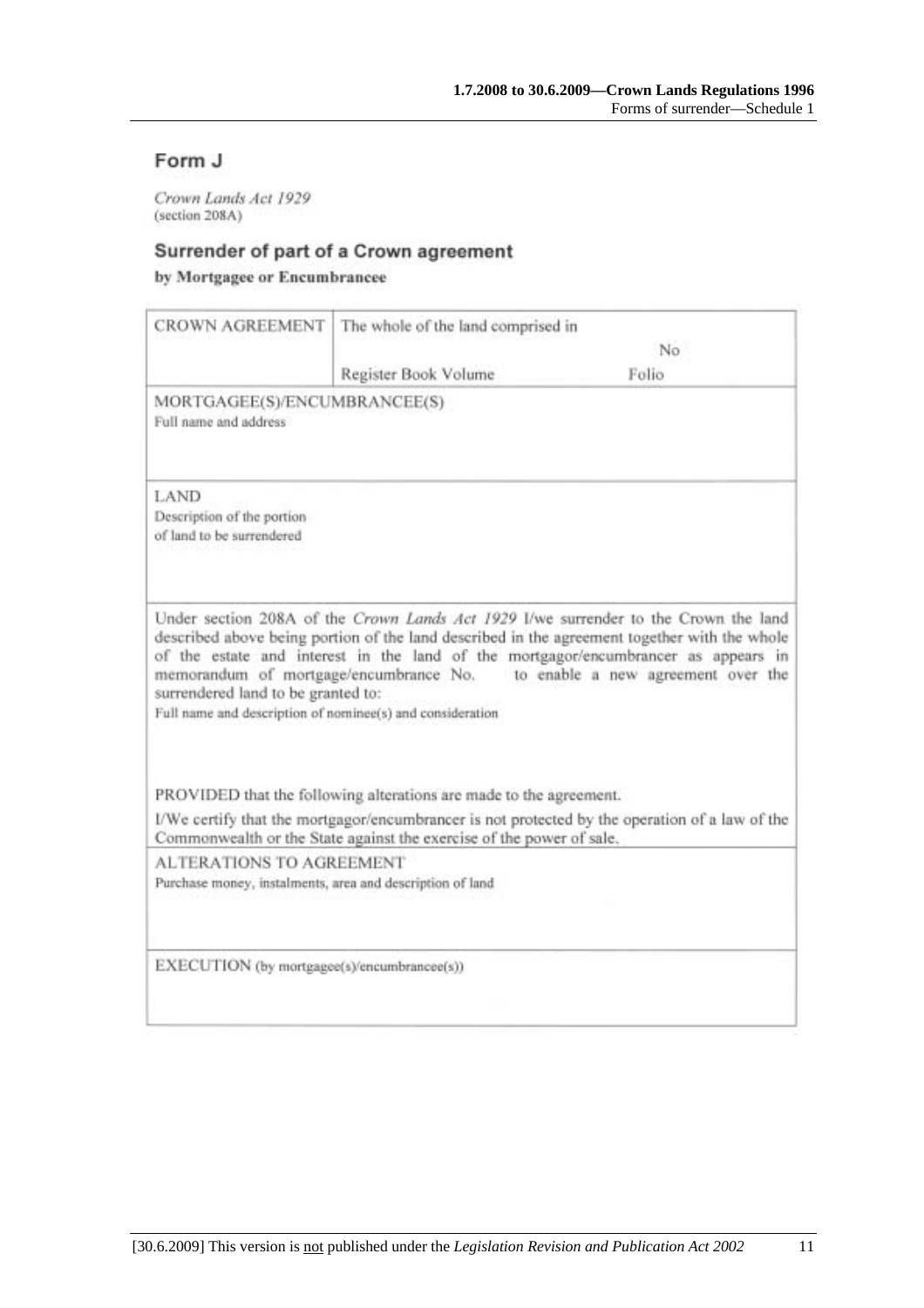I/WE AGREE TO ACCEPT AN AGREEMENT OF THE LAND DESCRIBED ABOVE. EXECUTION (by incoming purchaser(s))

ACCEPTANCE (by Minister)

In the name and on behalf of the Crown I accept this surrender.

**CONSENTS** 

(all parties having a registered estate or interest or claiming an interest in the land)

Note: This document is subject to the provisions of the Stamp Duties Act 1923.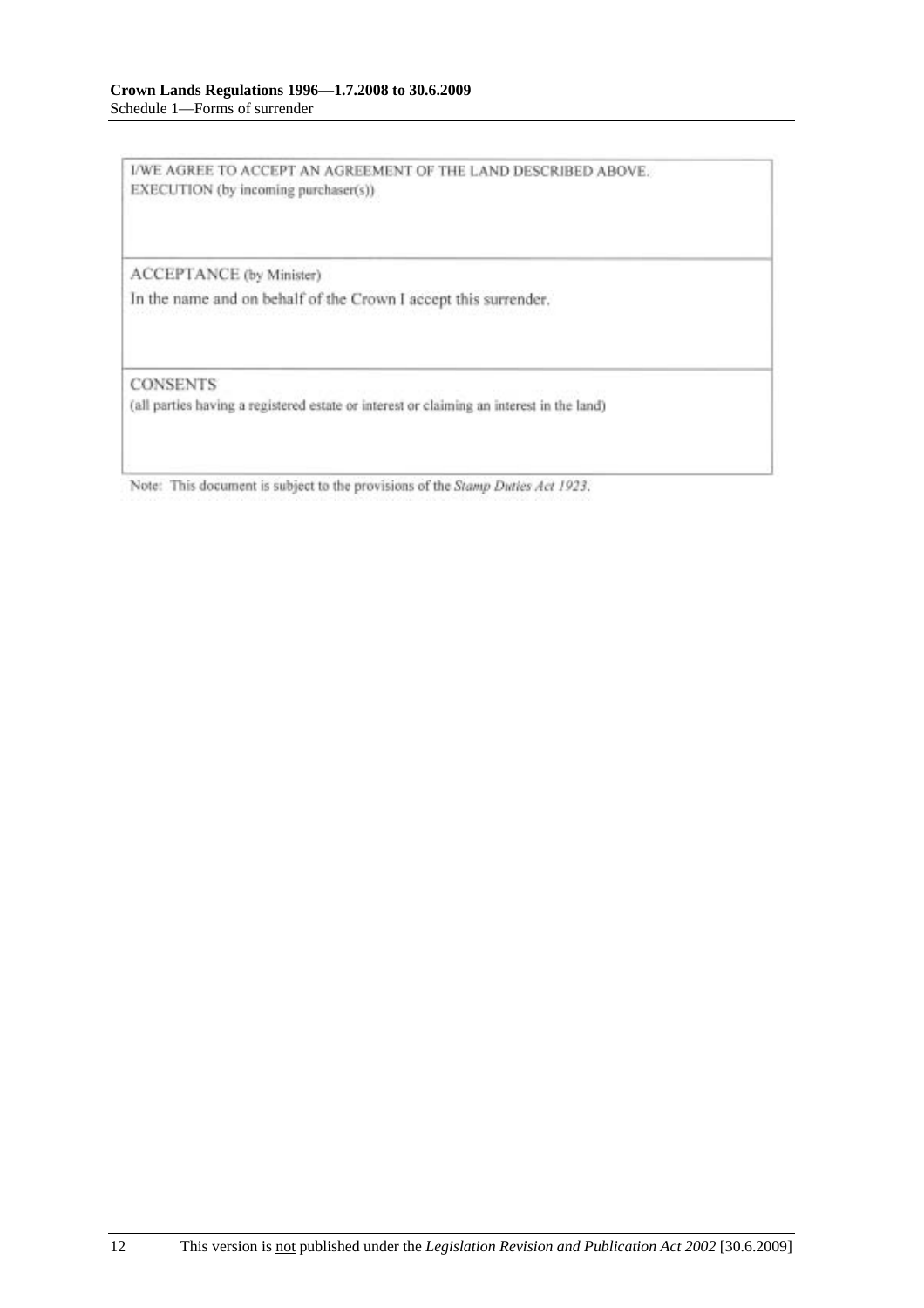# Form K

Crown Lands Act 1929 (section 208A)

#### Surrender of part of a Crown lease

by Mortgagee or Encumbrancee

|                                                                   | The whole of the land comprised in                                   |                                                                                                                                                                                                                                                                                                                                                                               |
|-------------------------------------------------------------------|----------------------------------------------------------------------|-------------------------------------------------------------------------------------------------------------------------------------------------------------------------------------------------------------------------------------------------------------------------------------------------------------------------------------------------------------------------------|
|                                                                   |                                                                      | No                                                                                                                                                                                                                                                                                                                                                                            |
|                                                                   | Register Book Volume                                                 | Folio                                                                                                                                                                                                                                                                                                                                                                         |
| Full name and address.                                            | MORTGAGEE(S)/ENCUMBRANCEE(S)                                         |                                                                                                                                                                                                                                                                                                                                                                               |
| LAND<br>Description of the portion<br>of land to be surrendered   |                                                                      |                                                                                                                                                                                                                                                                                                                                                                               |
| to:                                                               |                                                                      | Under section 208A of the Crown Lands Act 1929 I/we surrender to the Crown the land<br>described above being portion of the land described in the lease together with the whole of the<br>estate and interest in the land of the mortgagor/encumbrancer as appears in memorandum of<br>mortgage/encumbrance No. to enable a new lease over the surrendered land to be granted |
|                                                                   | Full name and description of nominee(s) and consideration            |                                                                                                                                                                                                                                                                                                                                                                               |
|                                                                   | PROVIDED that the following alterations are made to the lease.       |                                                                                                                                                                                                                                                                                                                                                                               |
|                                                                   | Commonwealth or the State against the exercise of the power of sale. | I/We certify that the mortgagor/encumbrancer is not protected by the operation of a law of the                                                                                                                                                                                                                                                                                |
| <b>ALTERATIONS TO LEASE</b><br>Rent, area and description of land |                                                                      |                                                                                                                                                                                                                                                                                                                                                                               |
|                                                                   | EXECUTION (by mortgagee(s)/encumbrancer(s))                          |                                                                                                                                                                                                                                                                                                                                                                               |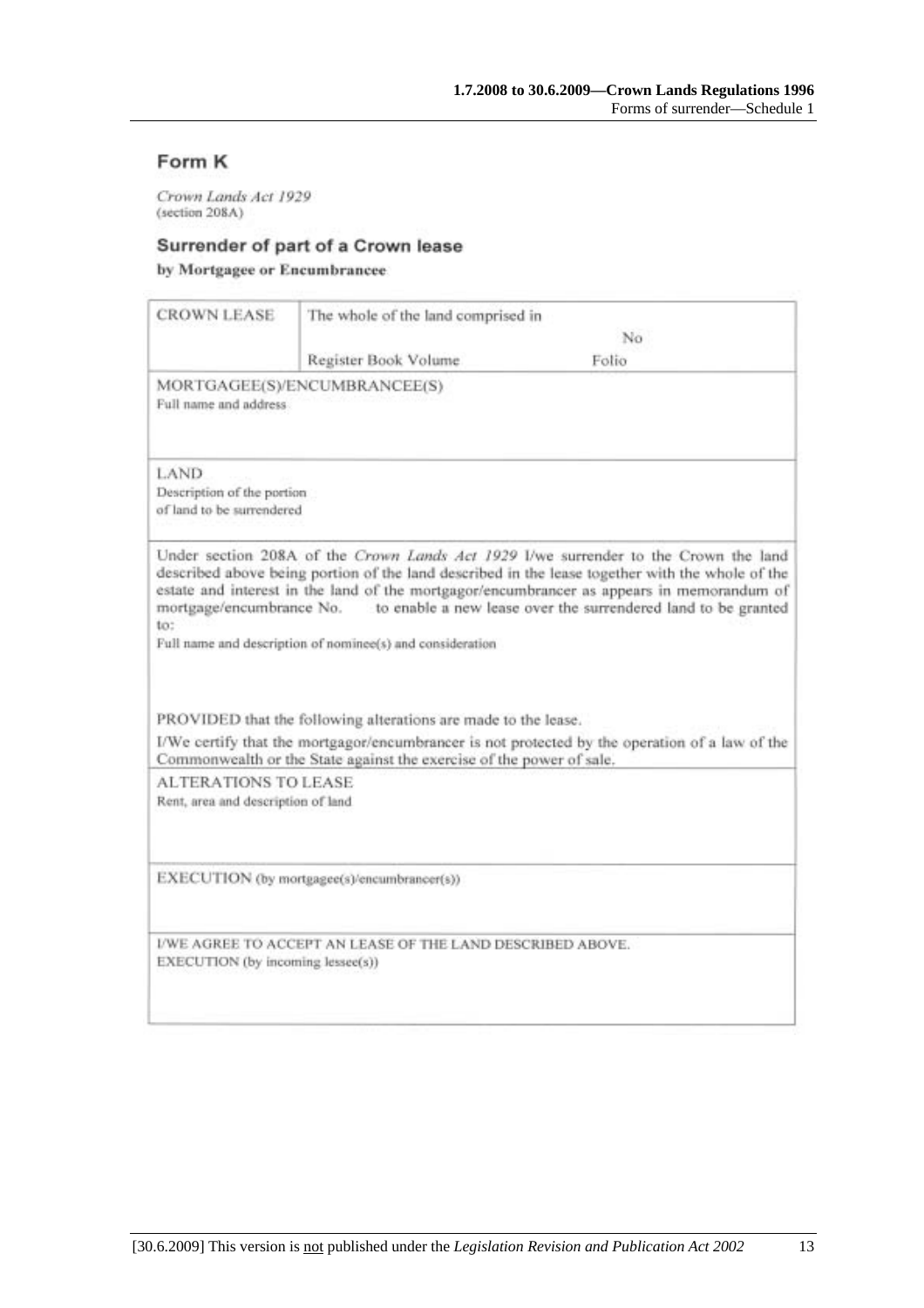ACCEPTANCE (by Minister)

In the name and on behalf of the Crown I accept this surrender.

#### **CONSENTS**

(all parties having a registered estate or interest or claiming an interest in the land)

Note: This document is subject to the provisions of the Stamp Duties Act 1923.

### Form L

Crown Lands Act 1929

### Surrender of Crown agreement for new agreement, land grant or lease

| <b>CROWN AGREEMENT</b>                | The whole of the land comprised in                                                       |                                                                                               |
|---------------------------------------|------------------------------------------------------------------------------------------|-----------------------------------------------------------------------------------------------|
|                                       | No                                                                                       |                                                                                               |
|                                       | Register Book Volume                                                                     | Folio                                                                                         |
| PURCHASER(S)<br>Full name and Address |                                                                                          |                                                                                               |
|                                       | agreement to enable new agreement(s)/land grant(s)/lease(s) to be granted to me/us.      | I/We surrender to the Crown all my/our estate and interest in the land comprised in the above |
| EXECUTION (by purchaser(s))           |                                                                                          |                                                                                               |
| ACCEPTANCE (by Minister)              |                                                                                          |                                                                                               |
|                                       | In the name and on behalf of the Crown I accept this surrender.                          |                                                                                               |
| <b>CONSENTS</b>                       |                                                                                          |                                                                                               |
|                                       | (all parties having a registered estate or interest or claiming an interest in the land) |                                                                                               |
|                                       |                                                                                          |                                                                                               |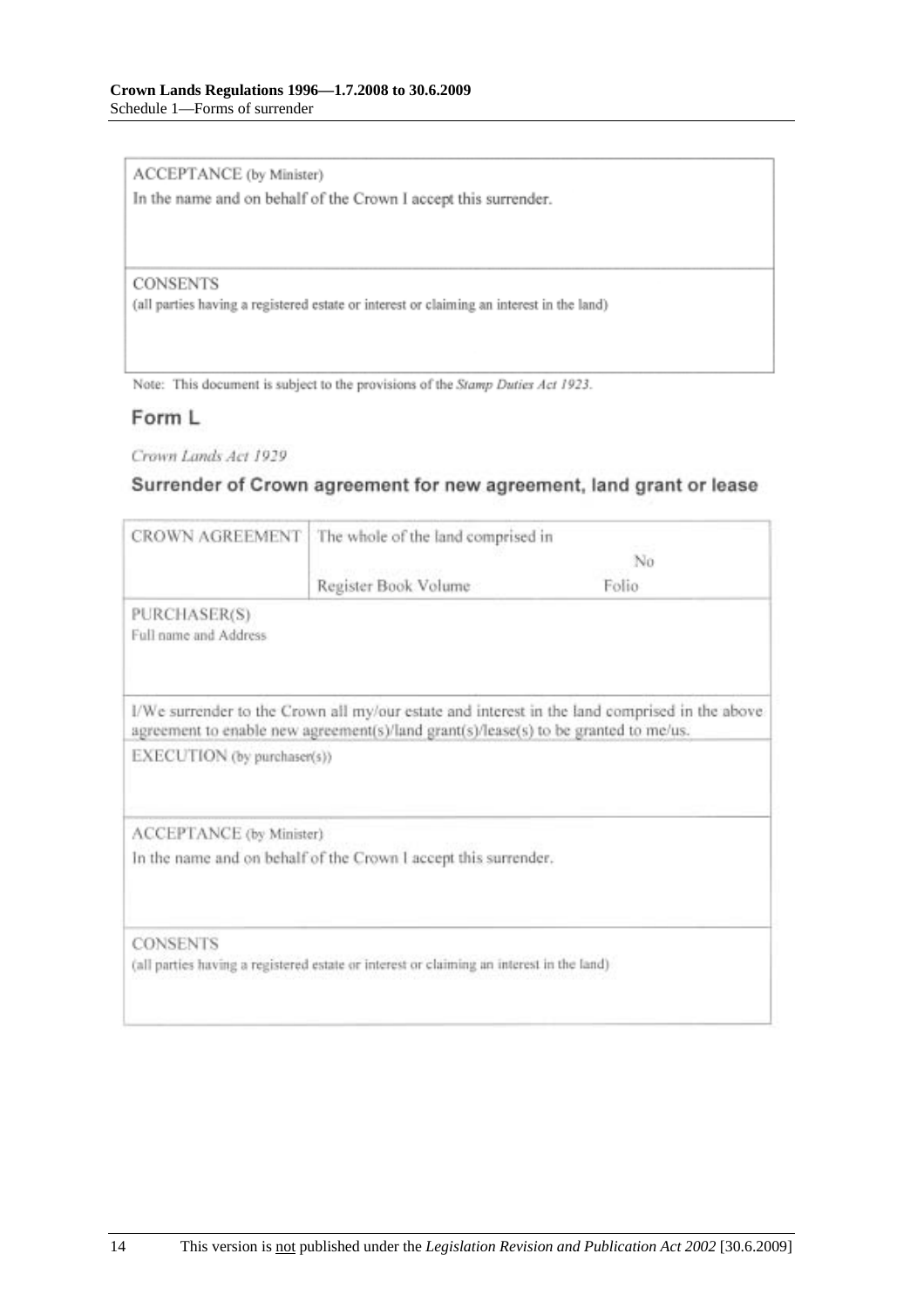# Form M

Crown Lands Act 1929

# Surrender of Crown lease for new lease, land grant or agreement

| <b>CROWN LEASE</b>       | The whole of the land comprised in                                                       |                                                                                               |  |
|--------------------------|------------------------------------------------------------------------------------------|-----------------------------------------------------------------------------------------------|--|
|                          |                                                                                          | No                                                                                            |  |
|                          | Register Book Volume                                                                     | Folio                                                                                         |  |
| LESSEE(S)                |                                                                                          |                                                                                               |  |
| Full name and Address    |                                                                                          |                                                                                               |  |
|                          | lease to enable new lease(s)/land grant(s)/agreement(s) to be granted to me/us.          | I/We surrender to the Crown all my/our estate and interest in the land comprised in the above |  |
| EXECUTION (by lessee(s)) |                                                                                          |                                                                                               |  |
| ACCEPTANCE (by Minister) |                                                                                          |                                                                                               |  |
|                          | In the name and on behalf of the Crown I accept this surrender.                          |                                                                                               |  |
| <b>CONSENTS</b>          |                                                                                          |                                                                                               |  |
|                          | (all parties having a registered estate or interest or claiming an interest in the land) |                                                                                               |  |
|                          |                                                                                          |                                                                                               |  |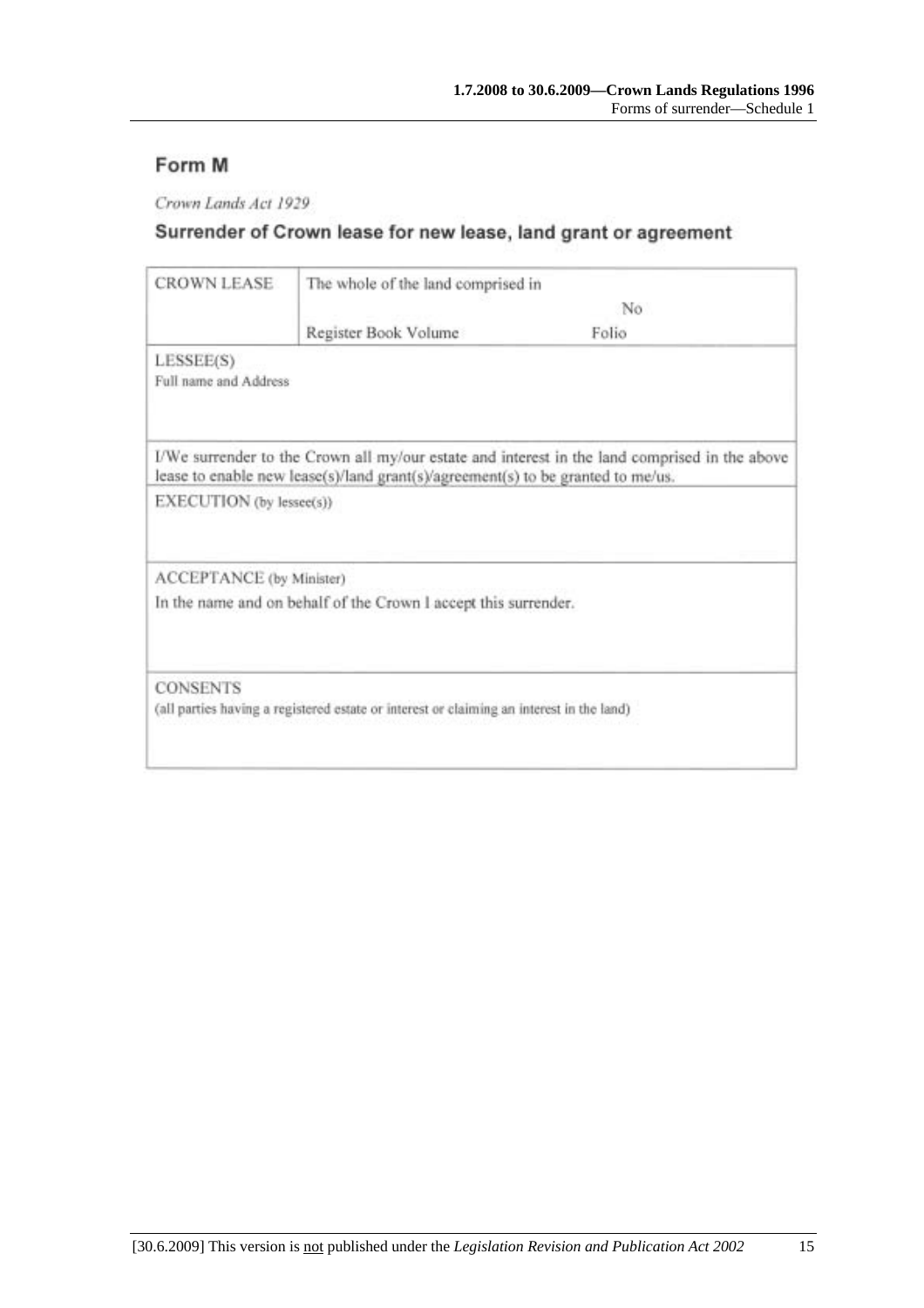# Form N

Crown Lands Act 1929 (section 222)

#### Surrender of Crown lease/agreement in small estate

| <b>CROWN LEASE/AGREEMENT</b>                                                                                                                                                                                                     | The whole of the land comprised in |       |
|----------------------------------------------------------------------------------------------------------------------------------------------------------------------------------------------------------------------------------|------------------------------------|-------|
|                                                                                                                                                                                                                                  | No                                 |       |
|                                                                                                                                                                                                                                  | Register Book Volume               | Folio |
| <b>EXECUTOR(S) ETC</b><br>Full name and address of executor(s),<br>widow, widower, next of kin or other<br>person entitled to surrender                                                                                          |                                    |       |
| Under section 222 of the Crown Lands Act 1929 I/we surrender to the Crown the land<br>described above to enable a new lease/agreement of the land to be granted to:<br>Full name and description of nominee(s) and consideration |                                    |       |
| EXECUTION (by executor(s) or other(s))                                                                                                                                                                                           |                                    |       |
| I/WE AGREE TO ACCEPT A LEASE/AGREEMENT OF THE LAND DESCRIBED<br>ABOVE.<br>EXECUTION (by incoming lessee(s)/purchaser(s))                                                                                                         |                                    |       |
| ACCEPTANCE (by Minister)<br>In the name and on behalf of the Crown I accept this surrender.                                                                                                                                      |                                    |       |
| <b>CONSENTS</b><br>(all parties having a registered estate or interest or claiming an interest in the land)                                                                                                                      |                                    |       |

Note: When the Surrender is a conveyance on sale, the name of the purchaser and amount of consideration must be given. This document is subject to the provisions of the Stamp Duties Act 1923.

# **Schedule 2—Fees**

#### **Part 1—Application fees**

- 1 Application for consent—
	- (a) to transfer, assign, mortgage, encumber or sublet a lease, agreement or land grant (or part of a lease) \$324.00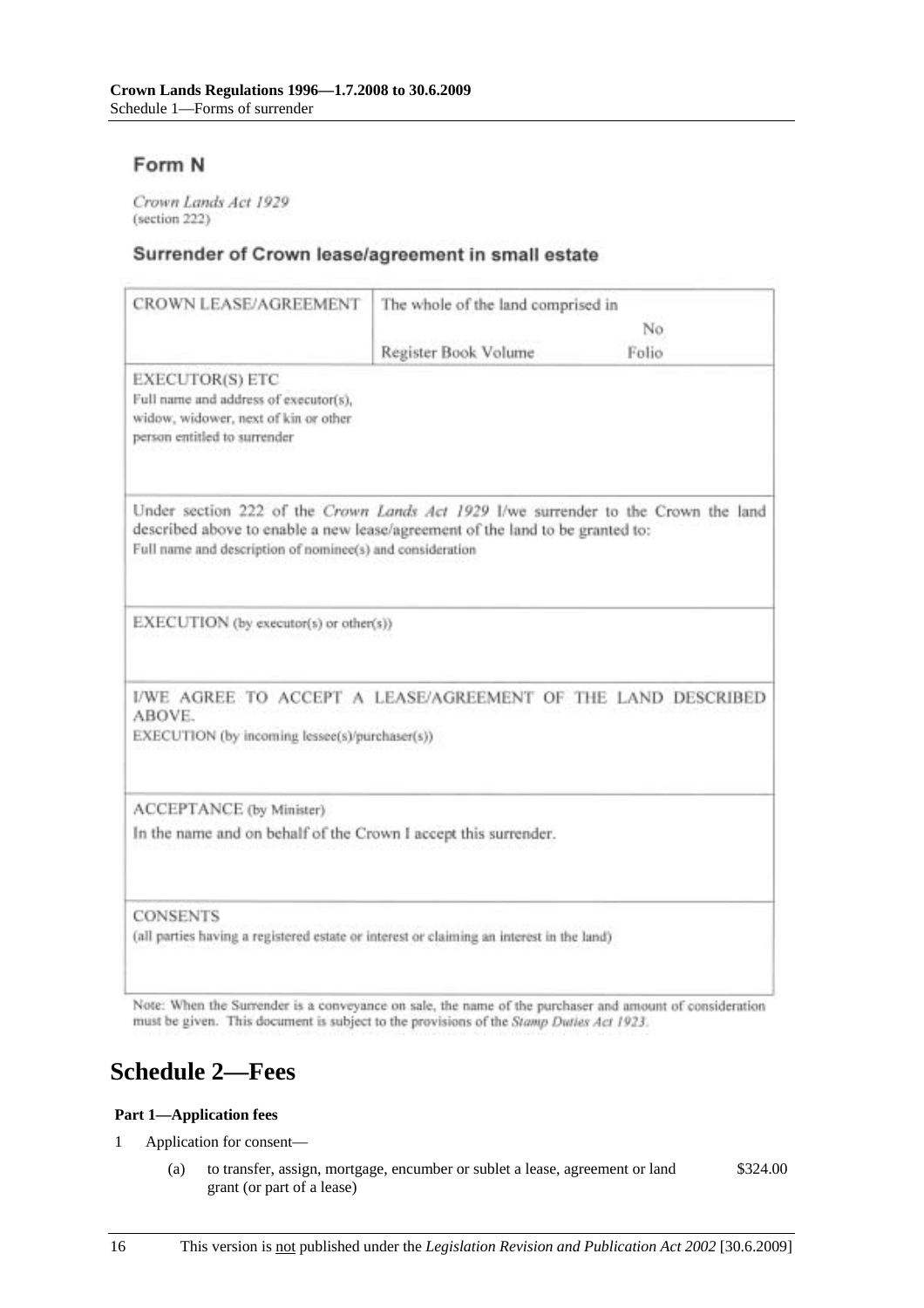|    | (b)                                                                                                                                                                                                                                        | to transfer, assign or sublet a licence                                                                                                       | \$324.00 |
|----|--------------------------------------------------------------------------------------------------------------------------------------------------------------------------------------------------------------------------------------------|-----------------------------------------------------------------------------------------------------------------------------------------------|----------|
| 2  |                                                                                                                                                                                                                                            | Application to surrender a lease for other tenure                                                                                             | \$343.00 |
| 3  | \$343.00<br>Application to convert a licence to other tenure                                                                                                                                                                               |                                                                                                                                               |          |
| 4  | \$23.20<br>Application for a duplicate or amended consent to transfer, assign, mortgage, encumber<br>or sublet a lease, agreement or land grant                                                                                            |                                                                                                                                               |          |
| 5  |                                                                                                                                                                                                                                            | The cost of publishing a notice in the Gazette where required under section 222 of the<br>Act is payable in addition to the fees in this Part |          |
|    |                                                                                                                                                                                                                                            | <b>Part 2-Document fees</b>                                                                                                                   |          |
| 6  | For preparing-                                                                                                                                                                                                                             |                                                                                                                                               |          |
|    | (a)                                                                                                                                                                                                                                        | a land grant                                                                                                                                  | \$216.00 |
|    | (b)                                                                                                                                                                                                                                        | a lease or agreement                                                                                                                          | \$426.00 |
|    | (c)                                                                                                                                                                                                                                        | a surrender of a lease or agreement                                                                                                           | \$256.00 |
|    | (d)                                                                                                                                                                                                                                        | a surrender of part of a lease or agreement                                                                                                   | \$426.00 |
|    | (e)                                                                                                                                                                                                                                        | a certificate under section 66A or 66B of the Act                                                                                             | \$216.00 |
|    | (f)                                                                                                                                                                                                                                        | a certificate where a lease or agreement is altered, renewed or revived                                                                       | \$216.00 |
|    | (g)                                                                                                                                                                                                                                        | a determination of a lease or agreement on completion of purchase                                                                             | \$256.00 |
|    | (h)                                                                                                                                                                                                                                        | a resumption of a lease or agreement                                                                                                          | \$256.00 |
|    | (i)                                                                                                                                                                                                                                        | a resumption of part of a lease or agreement                                                                                                  | \$426.00 |
|    | (i)                                                                                                                                                                                                                                        | a request by the Minister to alter or cancel a land grant or certificate of title on<br>behalf of another party                               | \$216.00 |
|    | (k)                                                                                                                                                                                                                                        | a grant of easement or an extinguishment of a grant of easement                                                                               | \$216.00 |
|    | (1)                                                                                                                                                                                                                                        | a mortgage or discharge of mortgage                                                                                                           | \$216.00 |
| 7  |                                                                                                                                                                                                                                            | For correcting by registration an error in the name or other particulars supplied by or on<br>behalf of a lessee, purchaser or other party    | \$216.00 |
|    |                                                                                                                                                                                                                                            | <b>Part 3-Miscellaneous fees</b>                                                                                                              |          |
| 8  | For processing a transaction (other than a transaction in respect of which an application<br>fee has been paid) under the Act at the request of any person for the benefit of that<br>person or some other person nominated by that person |                                                                                                                                               | \$324.00 |
|    | Note-                                                                                                                                                                                                                                      |                                                                                                                                               |          |
|    |                                                                                                                                                                                                                                            | Document fees are payable in addition to the fee for processing a transaction.                                                                |          |
| 9  | For production in the Lands Titles Office of land grants, certificates of title, leases and<br>\$128.00<br>agreements held as security irrespective of the number of documents involved in the<br>one transaction                          |                                                                                                                                               |          |
| 10 | For preparing or checking definitions for proclamations or notices under the Act—                                                                                                                                                          |                                                                                                                                               |          |
|    | (a)                                                                                                                                                                                                                                        | where the time spent in preparing or checking definitions exceeds two and a<br>half hours (per hour)                                          | \$88.50  |
|    | (b)                                                                                                                                                                                                                                        | minimum fee                                                                                                                                   | \$224.00 |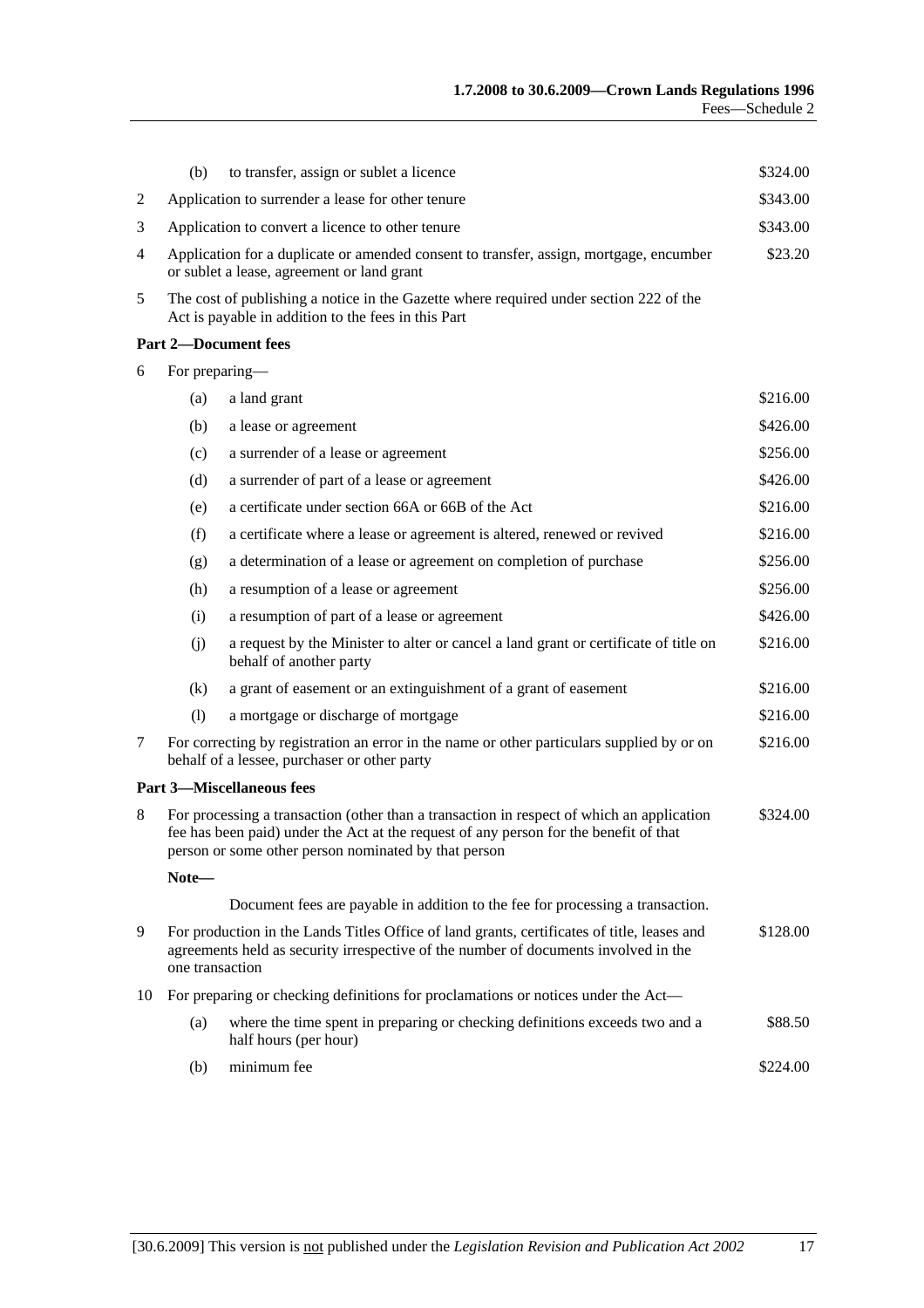#### **Notes—**

- 1 Lands Titles Office fees and stamp duty are not included in the fees in this Schedule but will, in appropriate circumstances, be payable.
- 2 This Schedule of fees also applies in relation to the *Irrigation (Land Tenure) Act 1930*. The *Irrigation (Land Tenure) Act 1930* is, under section 3 of that Act, incorporated with the *Crown Lands Act 1929*.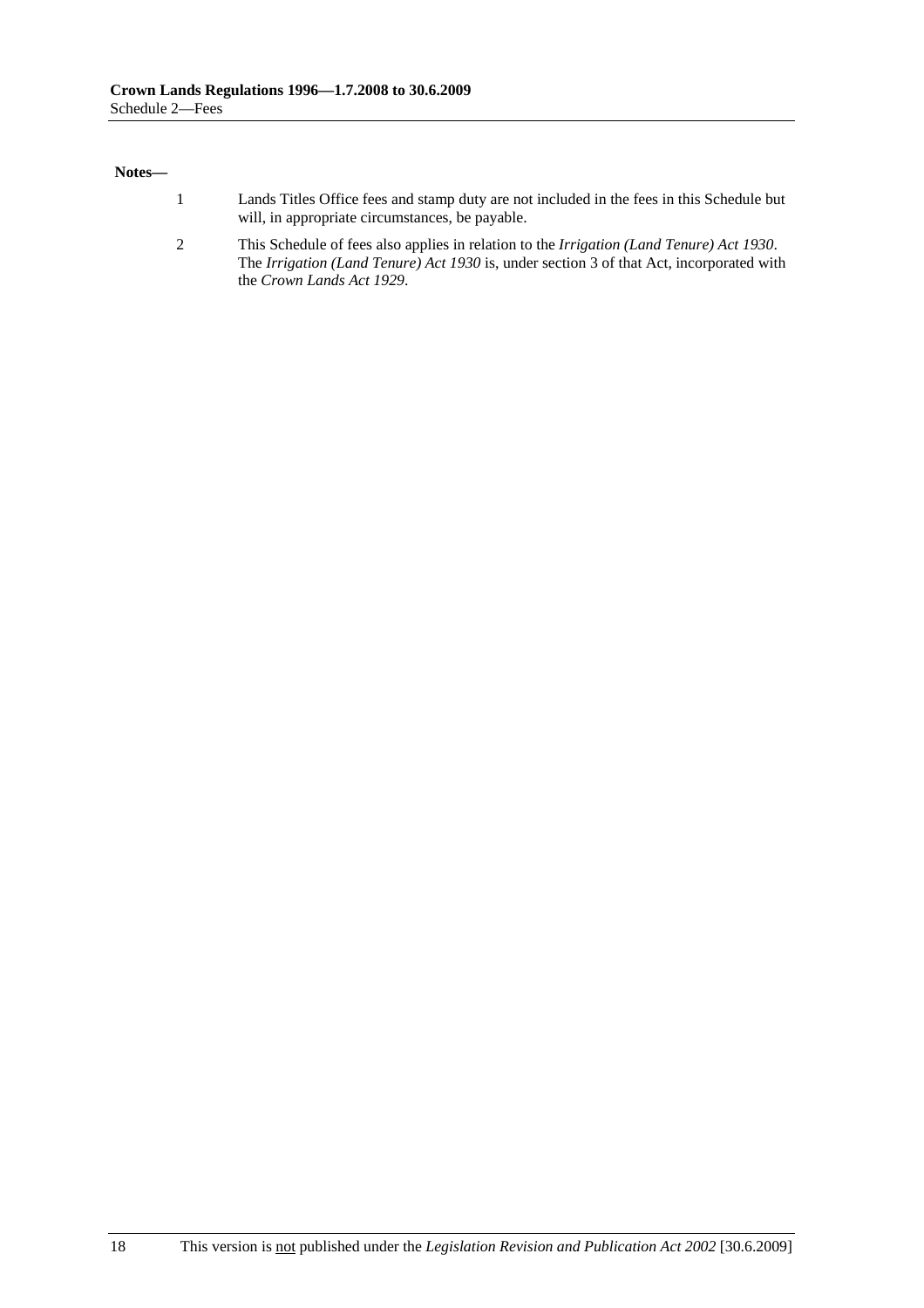# **Legislative history**

### **Notes**

- Variations of this version that are uncommenced are not incorporated into the text.
- Please note—References in the legislation to other legislation or instruments or to titles of bodies or offices are not automatically updated as part of the program for the revision and publication of legislation and therefore may be obsolete.
- Earlier versions of these regulations (historical versions) are listed at the end of the legislative history.
- For further information relating to the Act and subordinate legislation made under the Act see the Index of South Australian Statutes or www.legislation.sa.gov.au.

# **Legislation revoked by principal regulations**

The *Crown Lands Regulations 1996* revoked the following:

*Crown Lands Regulations 1941*

### **Principal regulations and variations**

New entries appear in bold.

| Year        | N <sub>0</sub> | Reference                                                  | Commencement     |
|-------------|----------------|------------------------------------------------------------|------------------|
| 1996        | 207            | Gazette 29.8.1996 p1007                                    | 1.9.1996: r 2    |
| 1997        | 110            | Gazette 13.5.1997 p1927                                    | $1.7.1997:$ r 2  |
| 1998        | 101            | Gazette 28.5.1998 p2410                                    | $1.7.1998:$ r 2  |
| 1999        | 102            | Gazette 27.5.1999 p2906                                    | 1.7.1999: r2     |
| 2000        | 113            | Gazette 25.5.2000 p2821                                    | $1.7.2000:$ r 2  |
| 2001        | -54            | Gazette 31.5.2001 p1958                                    | $1.7.2001$ : r 2 |
| 2002 54     |                | Gazette 20.6.2002 p2518                                    | $1.7.2002$ : r 2 |
| 2003        | 111            | Gazette 29.5.2003 p2286                                    | $1.7.2003$ : r 2 |
| 2004        | 90             | Gazette 27.5.2004 p1590                                    | $1.7.2004$ : r 2 |
| 2005 64     |                | Gazette 26.5.2005 p1425                                    | $1.7.2005$ : r 2 |
| 2006        | 76             | Gazette 15.6.2006 p1695                                    | $1.7.2006$ : r 2 |
| 2007        | 150            | Gazette 7.6.2007 p2542, erratum Gazette<br>21.6.2007 p2690 | $1.7.2007$ : r 2 |
| <b>2008</b> | 126            | Gazette 5.6.2008 p2116                                     | $1.7.2008:$ r 2  |
| 2009        | 115            | Gazette 4.6.2009 p2554                                     | 1.7.2009: r2     |